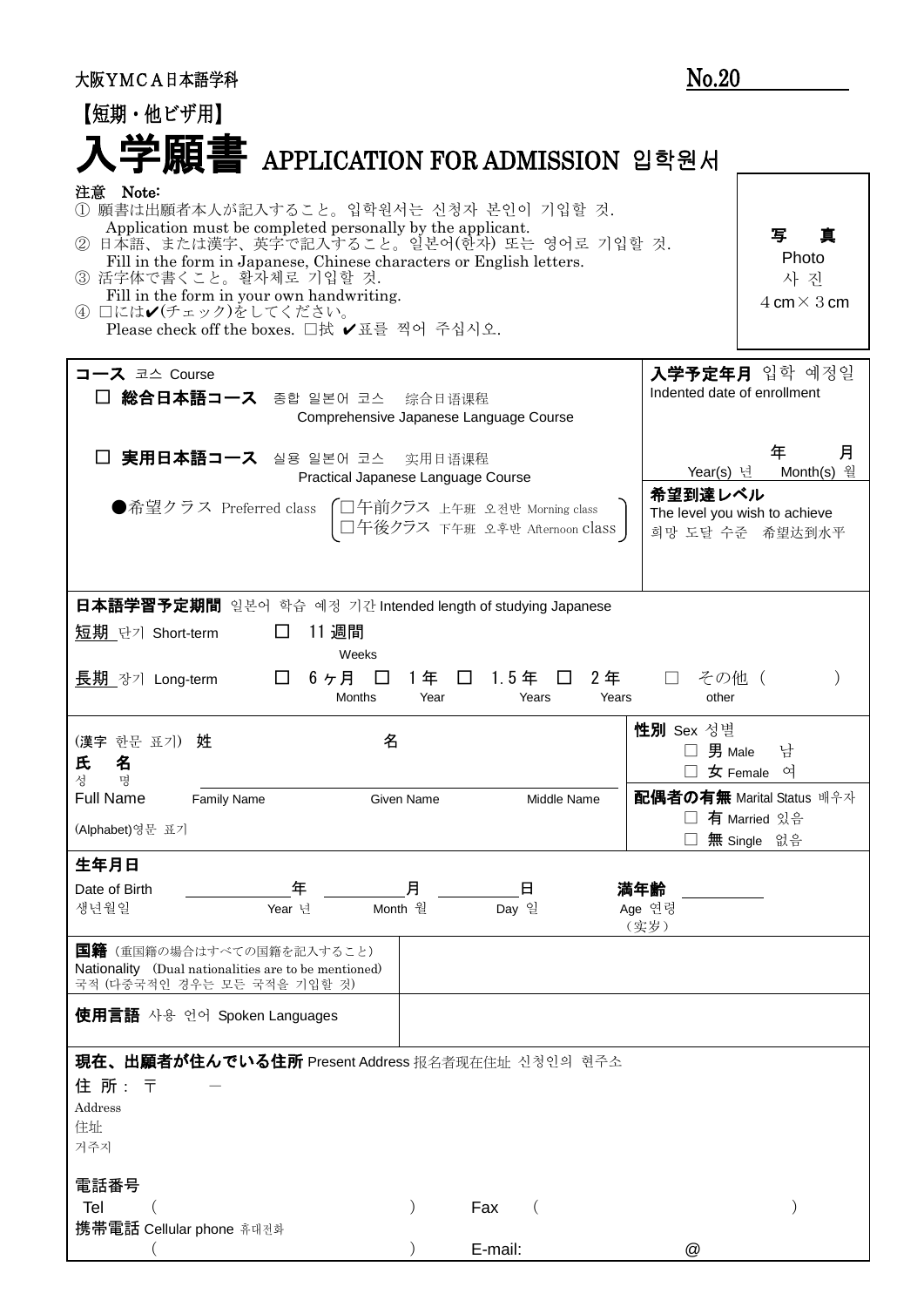| 2.在留資格(ビザ)       |                             |       | <b>Status of Residence (VISA)</b>               |                      | 재류자격(비자)                   |                                            |                  |
|------------------|-----------------------------|-------|-------------------------------------------------|----------------------|----------------------------|--------------------------------------------|------------------|
| □配偶者 Spouse Visa |                             | 배우자   |                                                 | □家族滞在 Dependent Visa |                            | 가족체재                                       |                  |
|                  | □定住者 Long-term Visa 정주자     |       | 口永住者                                            |                      | Permanent Residence        | 영주자                                        |                  |
| □宗教              | Religious Visa 종교           |       |                                                 |                      | □短期滞在 Short-temporary Visa | 단기체재                                       |                  |
|                  | □技術・人文知識・国際業務               |       | Specialist in Humanities International Services |                      |                            |                                            | 기술 · 인문지식 · 국제업무 |
|                  | □特定活動 Designated Activities |       | □その他                                            | Other                | 기타                         |                                            |                  |
| 在留期限             | Valid until 비자 유효기간         |       |                                                 |                      |                            | 入国(予定)年月日 Date of entry to Japan 입국(예정)연월일 |                  |
|                  |                             |       |                                                 |                      |                            |                                            |                  |
|                  | 年                           | 月     | 日                                               |                      | 年                          | 月                                          | 日                |
|                  | Year                        | Month | Day                                             |                      | Year                       | Month                                      | Day              |
| パスポー             | Passport 여권                 | 护照    |                                                 |                      |                            |                                            |                  |
| 氏名 Name          |                             |       |                                                 |                      | 旅券番号 Passport No. 여권번호 护照号 |                                            |                  |
| 発行年月日            | Date of Issue               | 발급일   |                                                 | 有効期限                 | Valid until 유효기간           |                                            |                  |
|                  | 年                           | 月     | 日                                               |                      | 年                          | 月                                          | 日                |
|                  | Year                        | Month | Day                                             |                      | Year                       | Month                                      | Day              |

#### 3.学歴 **Educational background** 학력

| 学                                                       | 校<br>학 교<br>School              | 在 地 (国、市)<br>所<br>Country, Province, City<br>소재지(나라, 도시) | 年数<br>Years<br>attended<br>년수 | 入学 卒業 年月<br>Entrance $\sim$ Graduation<br>Year/Month $\sim$ Year/Month<br>입학 ~ 졸업 년 / 월 |
|---------------------------------------------------------|---------------------------------|----------------------------------------------------------|-------------------------------|-----------------------------------------------------------------------------------------|
|                                                         | 小 学 校<br>Elementary School 초등학교 |                                                          |                               | 入学年月<br>卒業年月<br>$\sqrt{2}$<br>Month<br>Month<br>Year<br>Year                            |
|                                                         | 中 学 校<br>Junior High School 중학교 |                                                          |                               | 入学年月<br>卒業年月<br>$\sqrt{2}$<br>Month<br>Month<br>Year<br>Year                            |
| 高等学校<br>Senior High<br>School<br>(Name in full)<br>고등학교 | 学校名 Name of the School          |                                                          |                               | 入学年月<br>卒業年月<br>$\sim$<br>Year<br>Month<br>Month<br>Year                                |
| 大 学<br>University<br>Or College<br>(Name in full)<br>대학 | 学校名<br>Name of the School       |                                                          |                               | 入学年月<br>卒業年月<br>$\sim$<br>Month<br>Year<br>Month<br>Year                                |
| その他<br>Other<br>기타                                      | Name of the School<br>学校名       |                                                          |                               | 入学年月<br>卒業年月<br>Month<br>Year<br>Month<br>Year                                          |

#### 4.職歴 Work experience 직업 경력

□有 (Yes/있음) · □ 無 (No/없음)

| 期<br>間<br>Period 기간 | 職業・職種 Type of Work<br>직업/직종 |
|---------------------|-----------------------------|
| $\sim$              |                             |
| $\sim$<br>$\cdot$   |                             |
| $\sim$              |                             |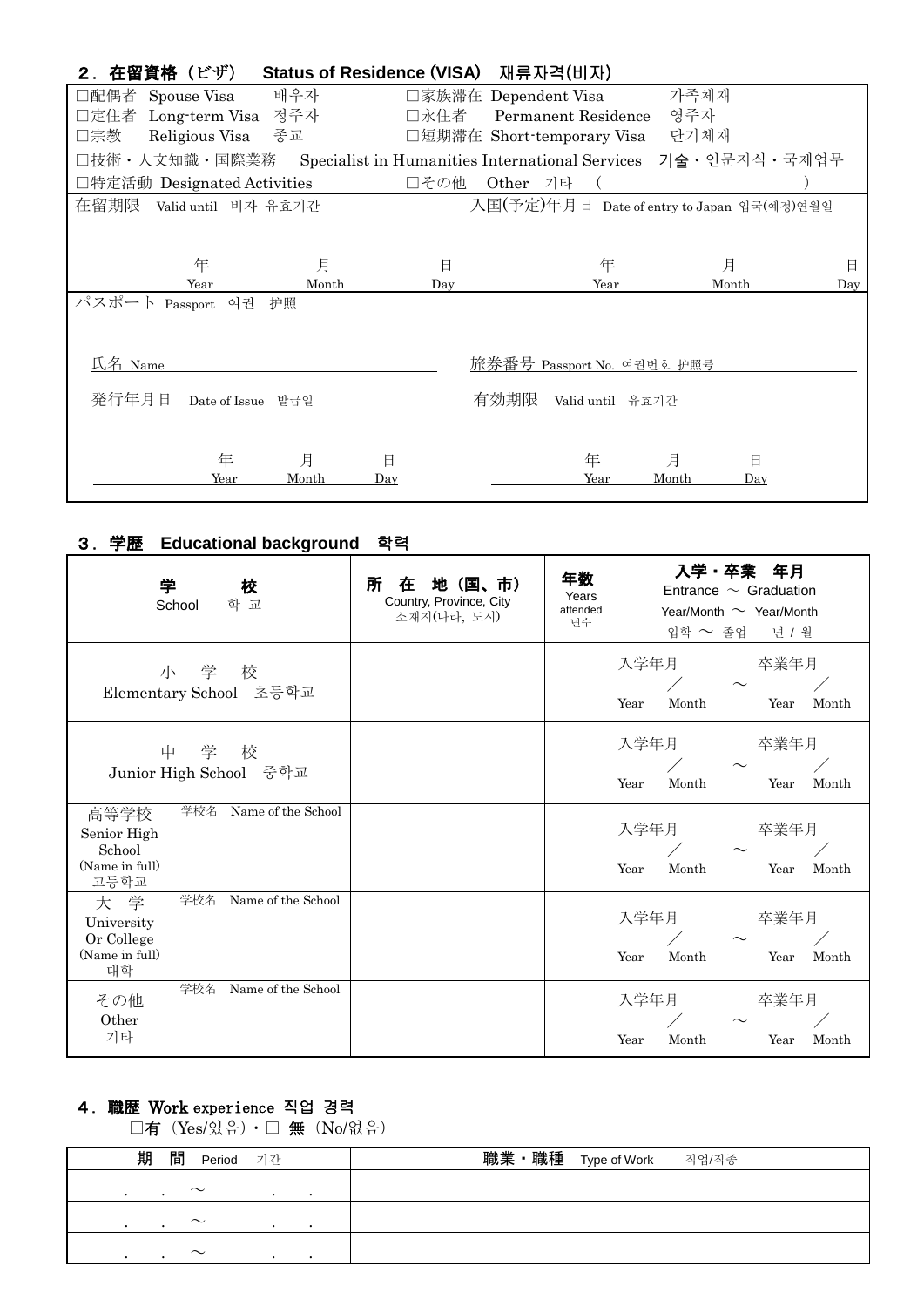## 5.日本語学習について **Experience Of Studying Japanese** 일본어 학습에 대해서

①日本語学習歴について Experience of studying Japanese 일본어 학습 경력 □ 有 (Yes 있음) · □ 無 (No 없음)

| 日本語教育機関名<br>Name of Institution<br>일본어교육기관명 | 所在地 (国、市)<br>Country, Province, City<br>소재지(나라, 도시) | 学習期間<br>Period: Year/ Month $\sim$ Year/<br>Month<br>학습 기간 | 学習時間数<br>Study hours<br>학습총시간 |
|---------------------------------------------|-----------------------------------------------------|------------------------------------------------------------|-------------------------------|
|                                             |                                                     | $\sim$<br>$\bullet$<br>$\bullet$<br>$\bullet$              |                               |
|                                             |                                                     | $\sim$<br>$\bullet$<br>$\bullet$                           |                               |
|                                             |                                                     | $\sim$<br>$\bullet$                                        |                               |

## ②日本語能力試験について **Japanese Language Proficiency Test** 일본어능력시험(JLPT)를 본 적이 있습니까?

 Have you ever taken The Japanese Language Proficiency Test? 过去是否参加过曰本语能力考试 □ 有 (Yes 예) · □ 無 (No 아니오)

|          |       | いつ           | 仕              | 場所       |   |
|----------|-------|--------------|----------------|----------|---|
|          |       | When 수험연도    | Year 년         | Place 장소 |   |
| 受験した級    | 級     | 結果           | 合格 Pass 杯維     | 得点       |   |
| Grade 등급 | Class | 결과<br>Result | □ 不合格 Fail 災杯維 | Score 점수 | 点 |

# ③J-TESTについて J-TEST 에 대해서 (한국인은 기입 필요 없음)

□ 有 (Yes 예) · □ 無 (No 아니오)

|                       | いへ<br>When 呪蝿鰍亀 | 仕<br>Year 鰍 | 場所<br>Place |   |
|-----------------------|-----------------|-------------|-------------|---|
| 受験した級<br>$\Box A - D$ | 結果              | 級           | 得点          |   |
| Grade                 | Result          | Class       | Score       | 点 |

#### ④日本語の学習目的 The Purpose of learning Japanese Language 일본어 학습 목적

□ 日本での進学のため For the Academic Purpose 일본에서의 진학

| 口大学院  | 대학원          | Graduated School       |
|-------|--------------|------------------------|
| 口大学   | 대학           | University             |
| 口短期大学 | 단기대학 College |                        |
| 口専門学校 |              | 전문학교 Technical College |

志望学科 지망 학과 Desired Major

- □ 就職・就職活動のため For the Business Purpose 취업
- □ 日本での日常生活 (コミュニケーション) のため 일상 생활(커뮤니케이션) For the Cross-cultural Communication Purpose in the Real Life
- □ その他 Other 기타